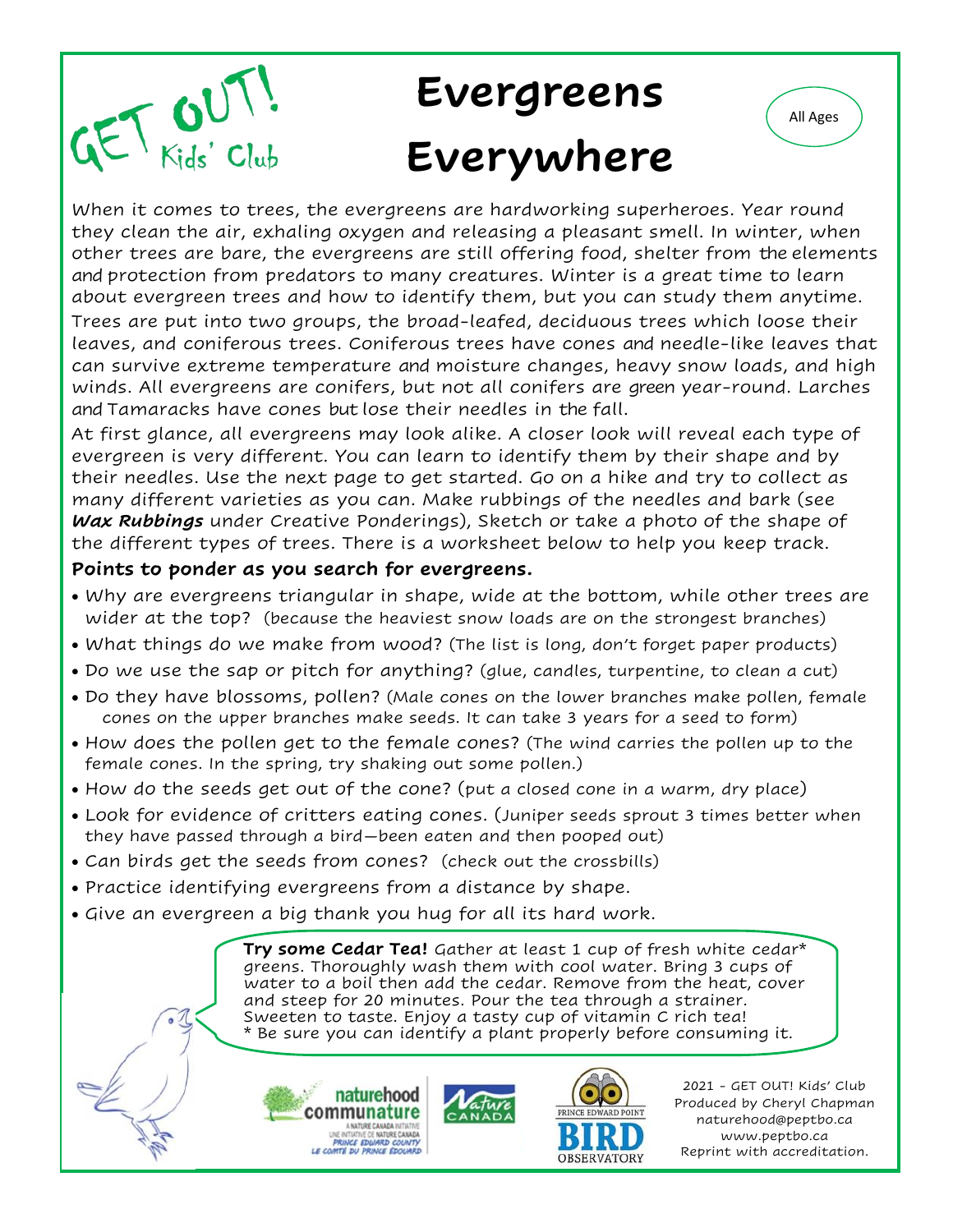## **Find and Identify These Common Conifers**

#### **White Pine**

Needles—Long, soft, flexible, in a cluster of 5, blue-green Cone—Long, loose cone Bark—smooth on young growth Ontario's Provincial tree.

#### **White Cedar**

Needles—small flat scales, yellow-green to dark green Cone—tiny, loose cone Bark—reddish, shredded looking Edible, good roots for weaving

#### **White Spruce**

Needles—short, stiff green to blue-green Cone—small, long oval Bark—smooth, grey, becomes scaly Edible, very strong scent, some times called Skunk Spruce

Needles—Very long, stiff, brittle, in a cluster of 2, dark green Cone—study, compact cone-shaped Bark—reddish scales or flakes Not edible. Best craft cones.



**Eastern Red Cedar (Juniper)**

Needles—small, spike-like scales, dark green Cone—tiny, blue, berry-like Bark—grey, shredded looking Edible, berries used in gin

#### **Eastern Hemlock**

Needles—small, flat, soft, shiny dark green, white below Cone—small, rounded oval Bark—purple grey, scaly Edible, lives up 600 years

**Red Pine**

### **Tamarack**

Needles—short, soft, clumps of up to 40, look like tuffs Cone—small, oval, curved stem Bark—smooth, reddish brown Drops needles in the fall, twigs are very bumpy looking in winter





Eastern Red Cedar Spruce White

White Cedar

Tamarack Red Pine White Cedar Eastern Hemlock Eastern White

Pine

2021 - GET OUT! Kids' Club, Reprint with accreditation. Produced by Cheryl Chapman www.peptbo.ca naturehood@peptbo.ca naturehood@peptbo.ca